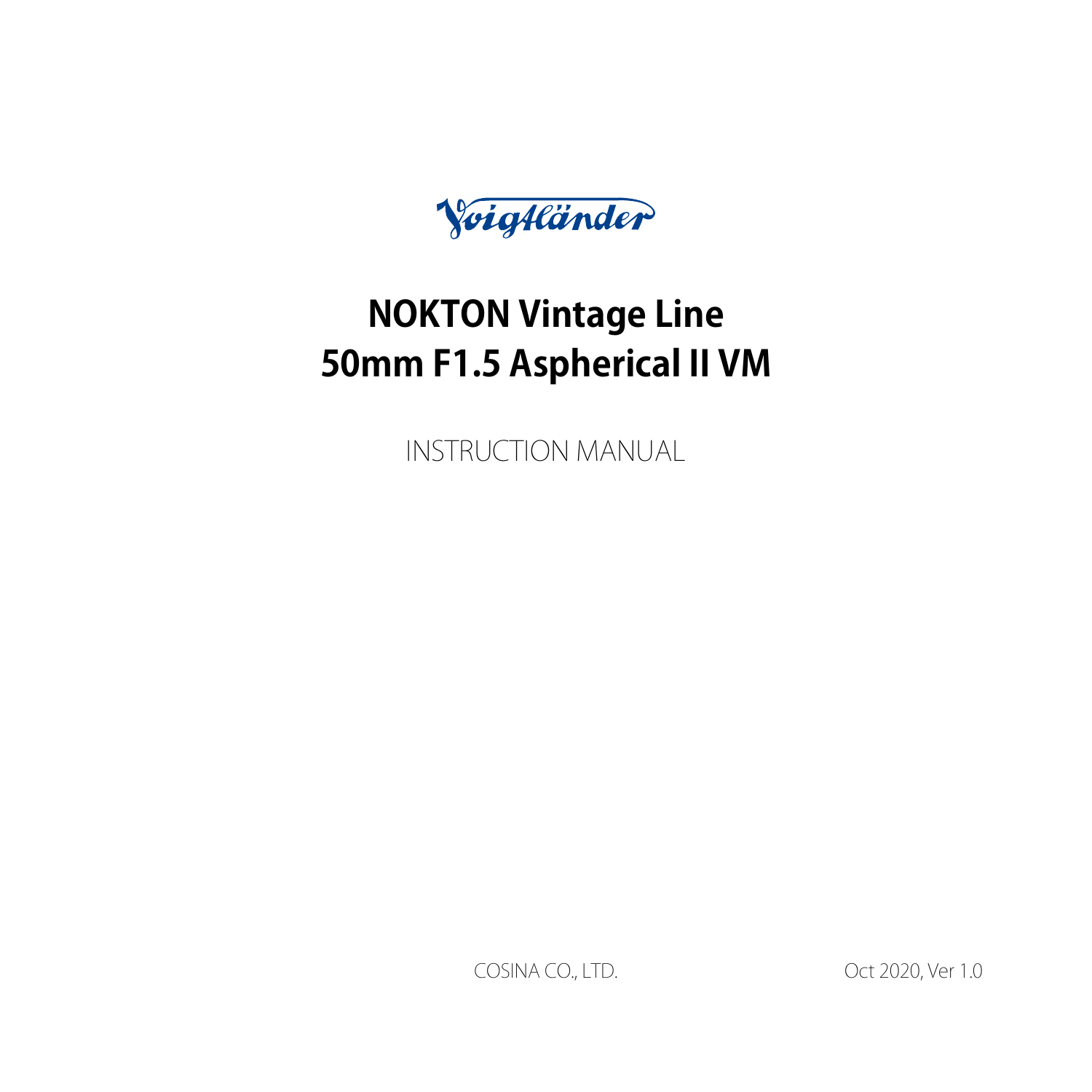Voigtländer VM-mount lenses cover full frame format and are manually controlled lenses. The user sets the focus and aperture. They are designed to be used on both rangefinder film cameras and digital cameras with M-type lens mount. They can also be used on mirrorless cameras with the appropriate adapters.

### Features of Voigtländer VM-mount lens

WM-mount-

■ Full frame format

■ Smooth focus for precise focusing

■ All metal construction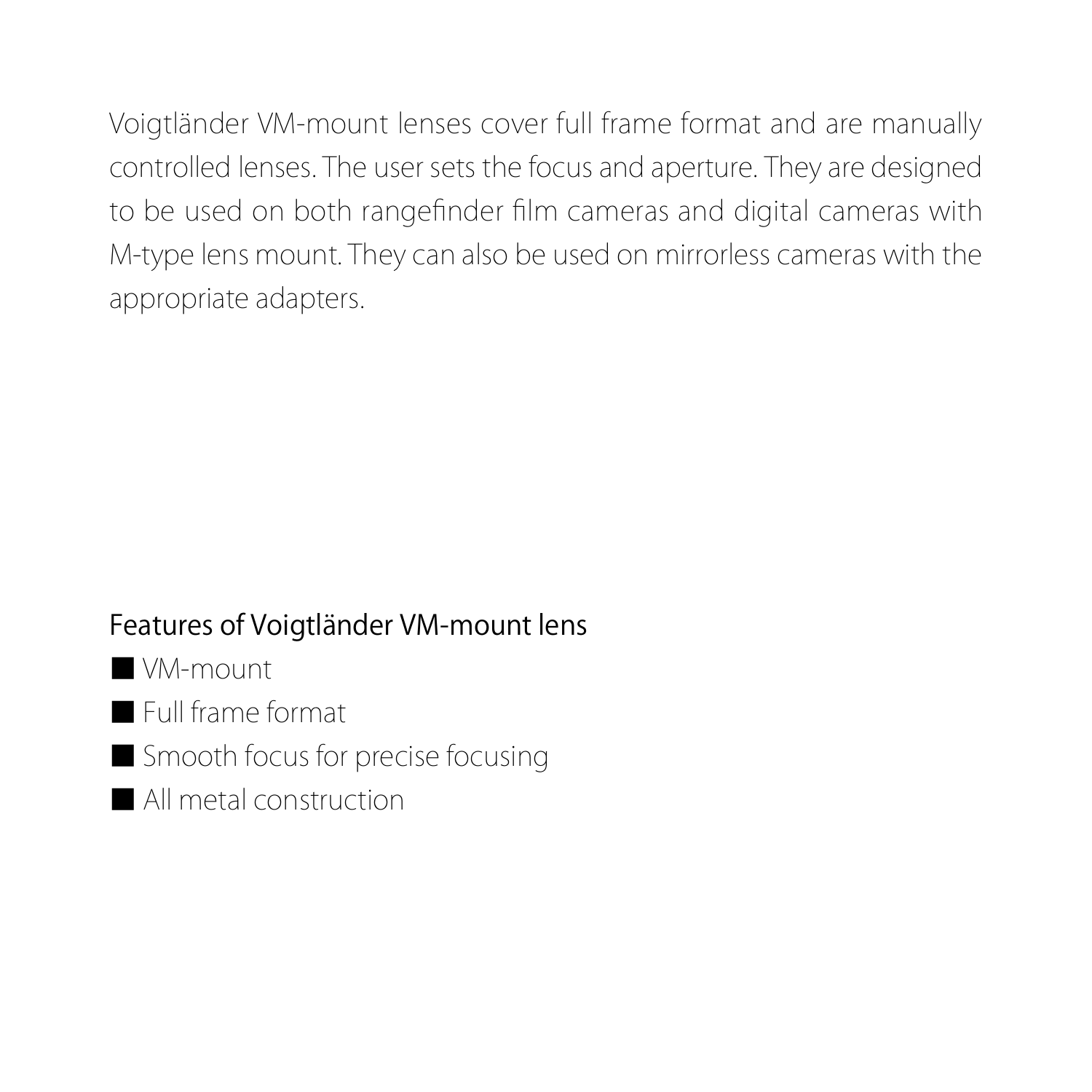## Tips for lens care and safety

l,

These tips are to protect the user from injury or damaging the lens.

| WARNING | If the user ignores this warning sign and uses the equipment<br>the wrong way serious injuries and even death might be the<br>result. |
|---------|---------------------------------------------------------------------------------------------------------------------------------------|
| CAUTION | If the user ignores this caution sign it might result in injuries<br>and damage the equipment.                                        |
| WARNING | Never look directly at the sun with a telephoto lens as it may<br>this can damage your eves.                                          |
| CAUTION | Keep the lens, camera and accessories out of reach of<br>children                                                                     |
|         | Store the lens away from direct sunlight and always store<br>the lens with lens-cap on. Failure to do so may create a fire<br>hazard. |

Never touch the lens surface. In case it is dirty or dusty use commercial lens<br>cleaner or appropriate lens cleaning cloth.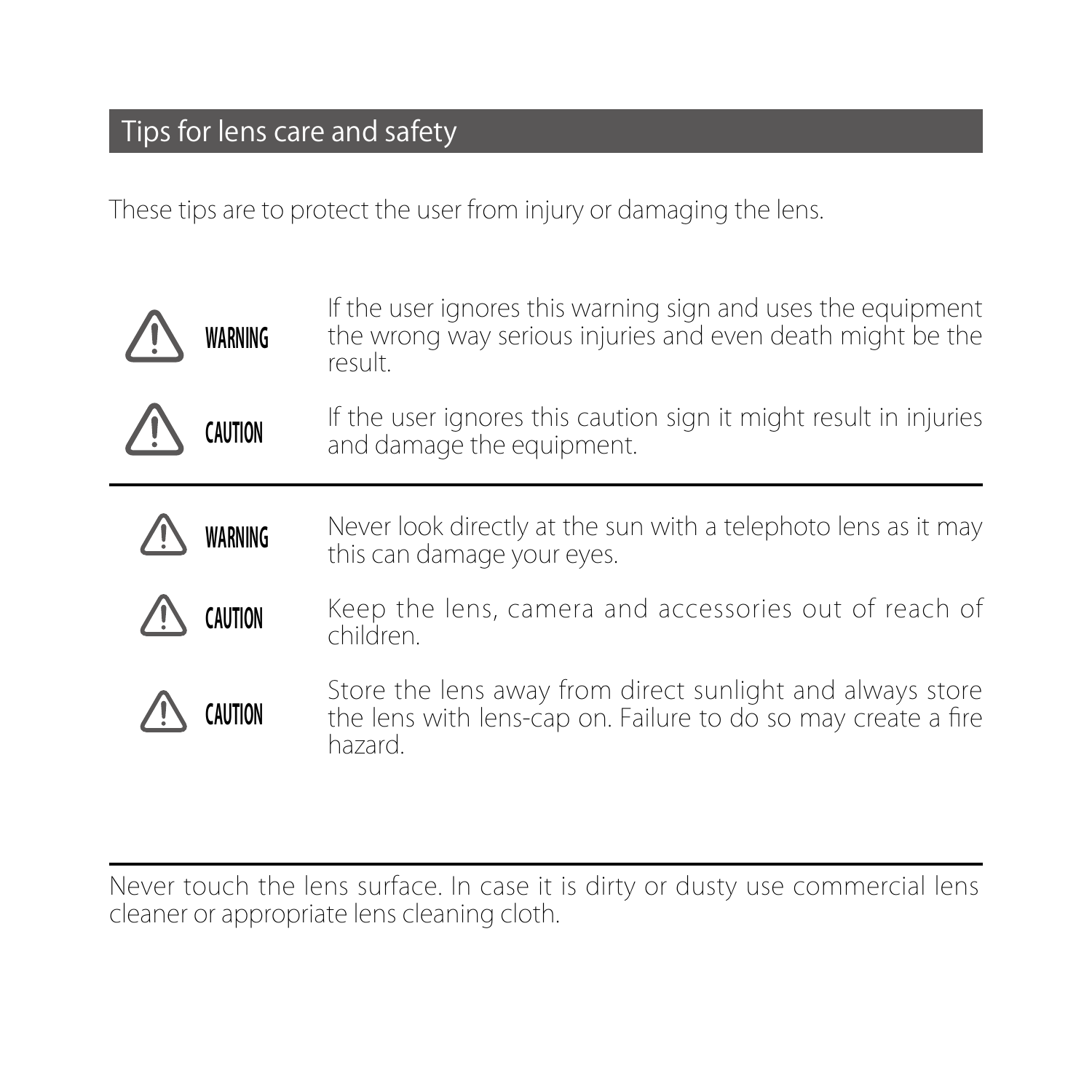- 
- 
- 
- 
- **Description of Parts**<br>
① Filter Ring<br>
② Deptture Ring<br>
③ Distance Scale<br>
③ Depth of Field Ring<br>
◎ Mount<br>
◎ Moetture Scale<br>
◎ Aperture Scale<br>
◎ Depth of Field Scale<br>
① Mount Index
- 
- 
- 
- 
- 
- 

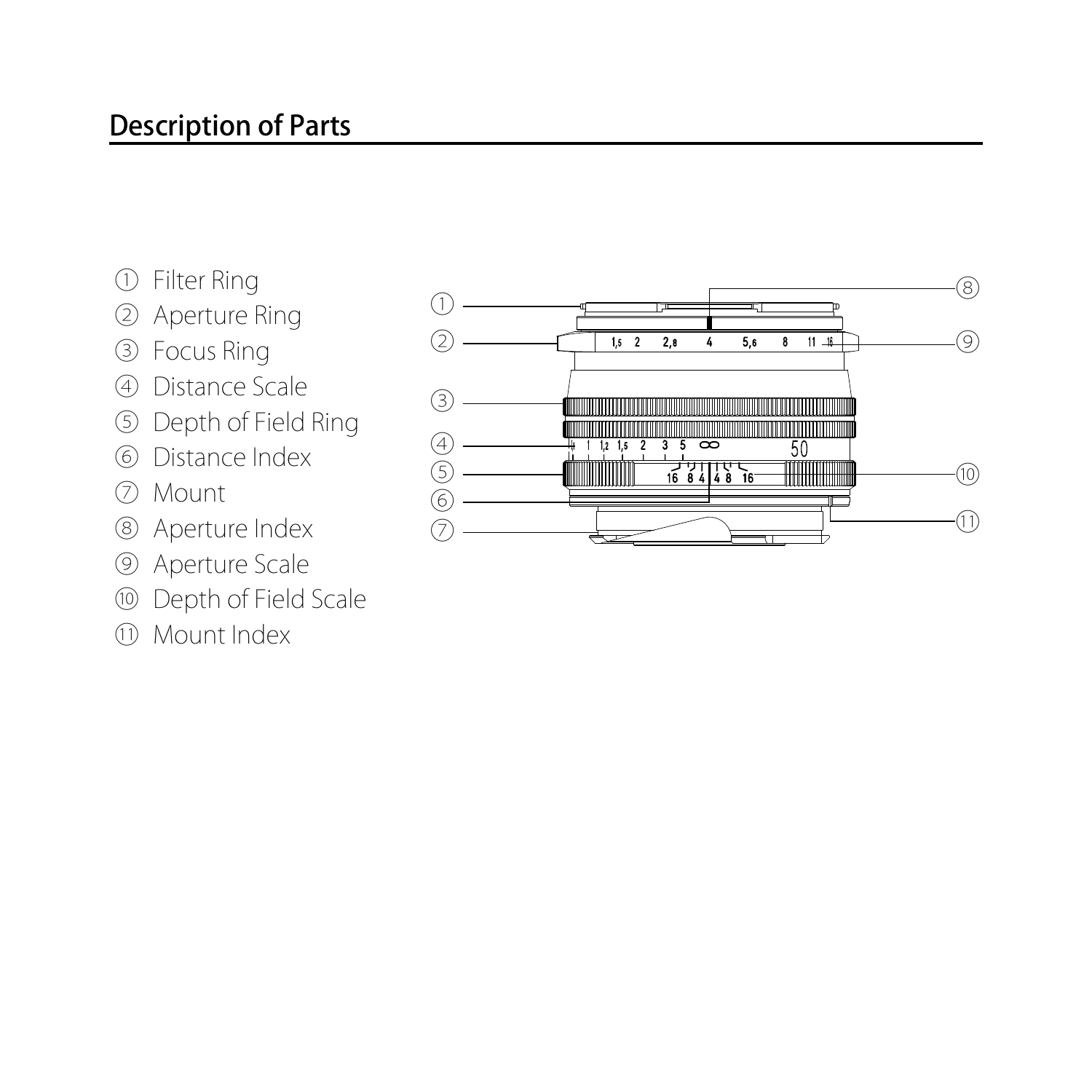#### How to attach/detach the lens

Please refer to the instruction manual for your camera for how to attach/detach the lens. Please hold the Depth of Field Ring (5) to attach/detach the lens. To attach/detach the lens while holding other parts of the lens barrel can damage the lens

#### ● Rangefinder coupling

Coupled focusing range of this lens is  $\infty$  ~ 0.7 m. However, range finder coupling range will be different depending on the rangefinder mechanism of the camera .used

#### ● Attaching Filter

Screw the filter (Ø43mm) to the front of the lens.

#### ● Attaching Mount Adapter

This lens can be used with below mentioned Voigtländer accessories. VM-E Mount Adapter II VM-F Close Focus Adapter VM-X Close Focus Adapter VM-Z Close Focus Adapter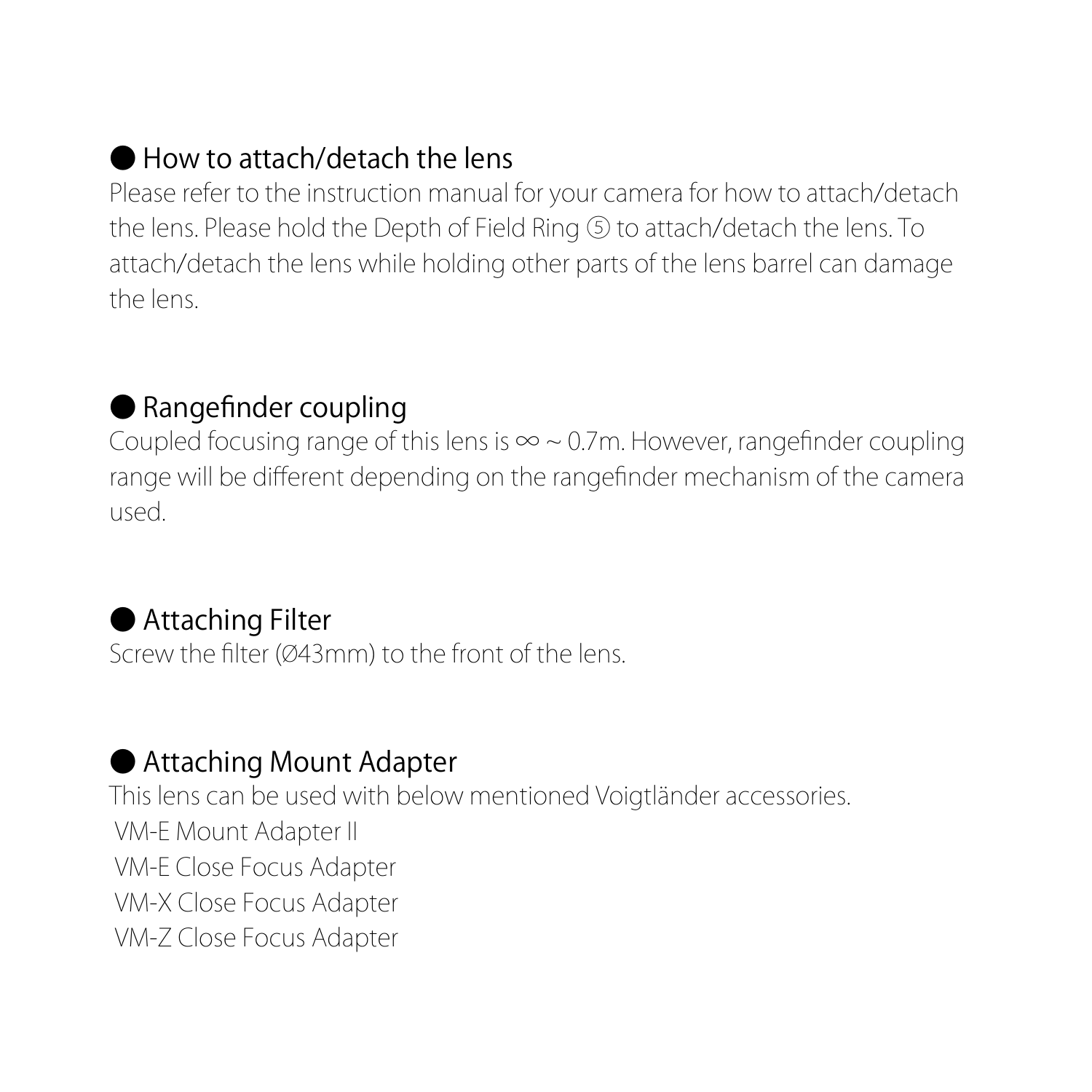#### ● Optional Lens Hood LH-6

Optional Lens Hood LH-6 are available to be purchased separately. Please ask your dealer for details.

#### ● Attachment and Removal of optional Lens Hood

To attach, line-up the white mark on the Lens Hood with Aperture Index ® on the lens and turn the Lens Hood clockwise while pushing it toward the lens. To remove, push the Lens Hood toward the lens and turn it counterclockwise